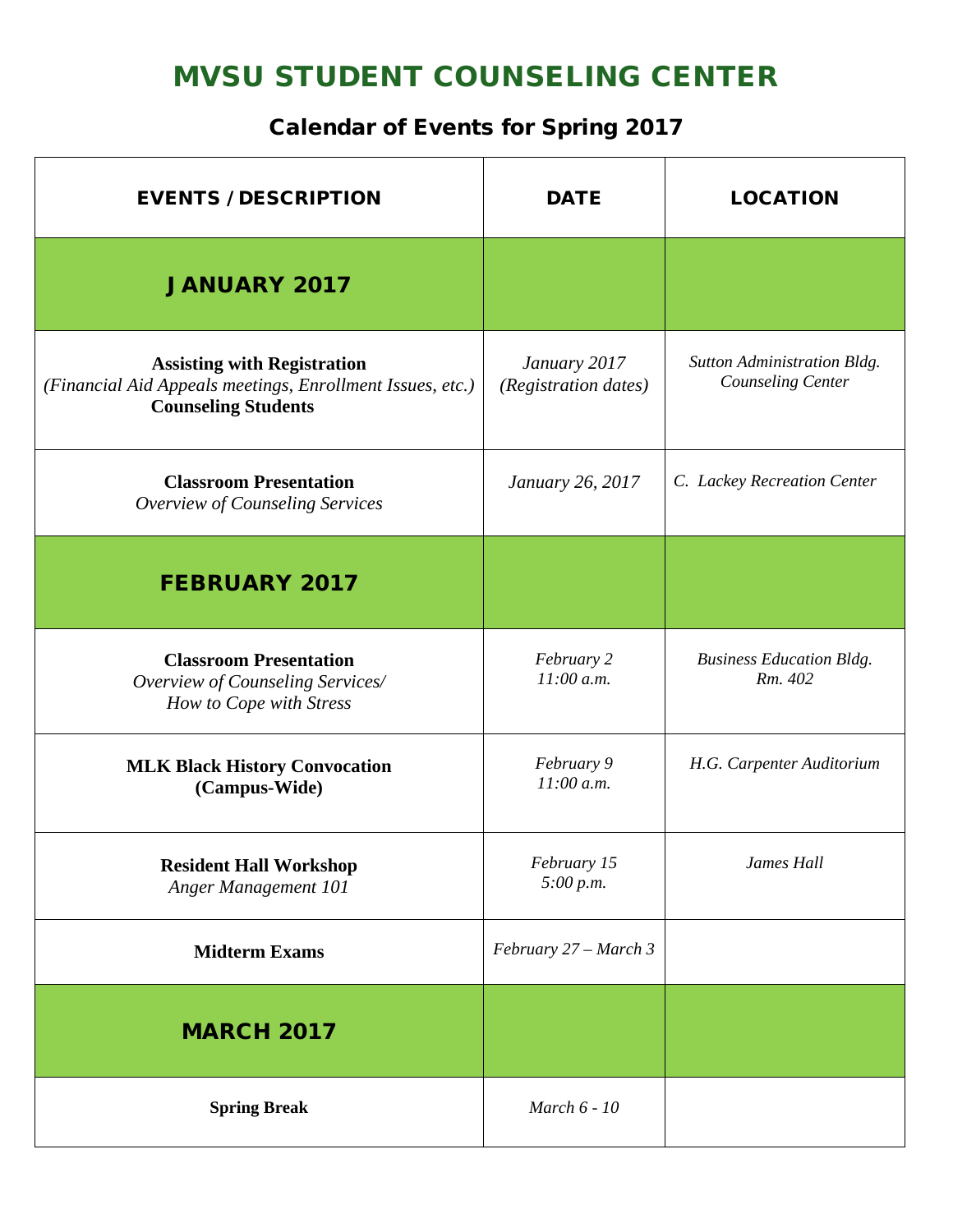| <b>Honors Convocation</b><br>(Campus-Wide)                                                                                                                                                                                                                                                                                                                                                      | March 23                              | H. G. Carpenter Auditorium |
|-------------------------------------------------------------------------------------------------------------------------------------------------------------------------------------------------------------------------------------------------------------------------------------------------------------------------------------------------------------------------------------------------|---------------------------------------|----------------------------|
| <b>Resident Hall Workshop</b><br>Overview of Services/Conflict Resolution                                                                                                                                                                                                                                                                                                                       | March 30<br>5:00 p.m.                 | New Men's Residence Hall   |
| <b>APRIL 2017</b>                                                                                                                                                                                                                                                                                                                                                                               |                                       |                            |
| <b>Stress Awareness Month/Mental Health</b><br>www.stresscure.com<br>This awareness outreach promotes an awareness of stress and its<br>effect on the human body. Literature is given to educate the campus<br>community on how to identify stress triggers and manage stress in<br>our everyday lives.                                                                                         | April 6<br>$10:00$ a.m. $- 2:00$ p.m. | Jacob Aron Student Union   |
| <b>Class Presentation</b><br>Overview of Counseling Services/<br>A Positive Attitude, A Positive You                                                                                                                                                                                                                                                                                            | April 6<br>11:00 a.m.                 | Science & Technology Bldg. |
| <b>Sexual Assault Awareness Month</b><br>www.nsvrc.org/saam<br>This outreach raises public awareness about sexual violence and<br>helps to educate communities and individuals on how to prevent<br>sexual violence.                                                                                                                                                                            | April 13<br>$10:00 a.m. - 2:00 p.m.$  | Jacob Aron Student Union   |
| <b>Good Friday/Easter</b>                                                                                                                                                                                                                                                                                                                                                                       | April 14 - 17                         |                            |
| <b>Founder's Week</b>                                                                                                                                                                                                                                                                                                                                                                           | April $18-21$                         |                            |
| <b>Alcohol Awareness Month</b><br>http://ncadi.samhsa.gov<br>The goal of this initiative is to reduce the number of traffic crashes,<br>injuries, and fatalities involving motor vehicles in the Mississippi<br>Delta Region. This program has a powerful impact on students, and<br>is also designed to heighten awareness to the dangers and<br>consequences of drunk and distracted driving. | April 26<br>$10:00$ a.m. $-2:00$ p.m. | Jacob Aron Student Union   |
| <b>Reading Days</b><br>No Classes                                                                                                                                                                                                                                                                                                                                                               | April 27 - 28                         |                            |